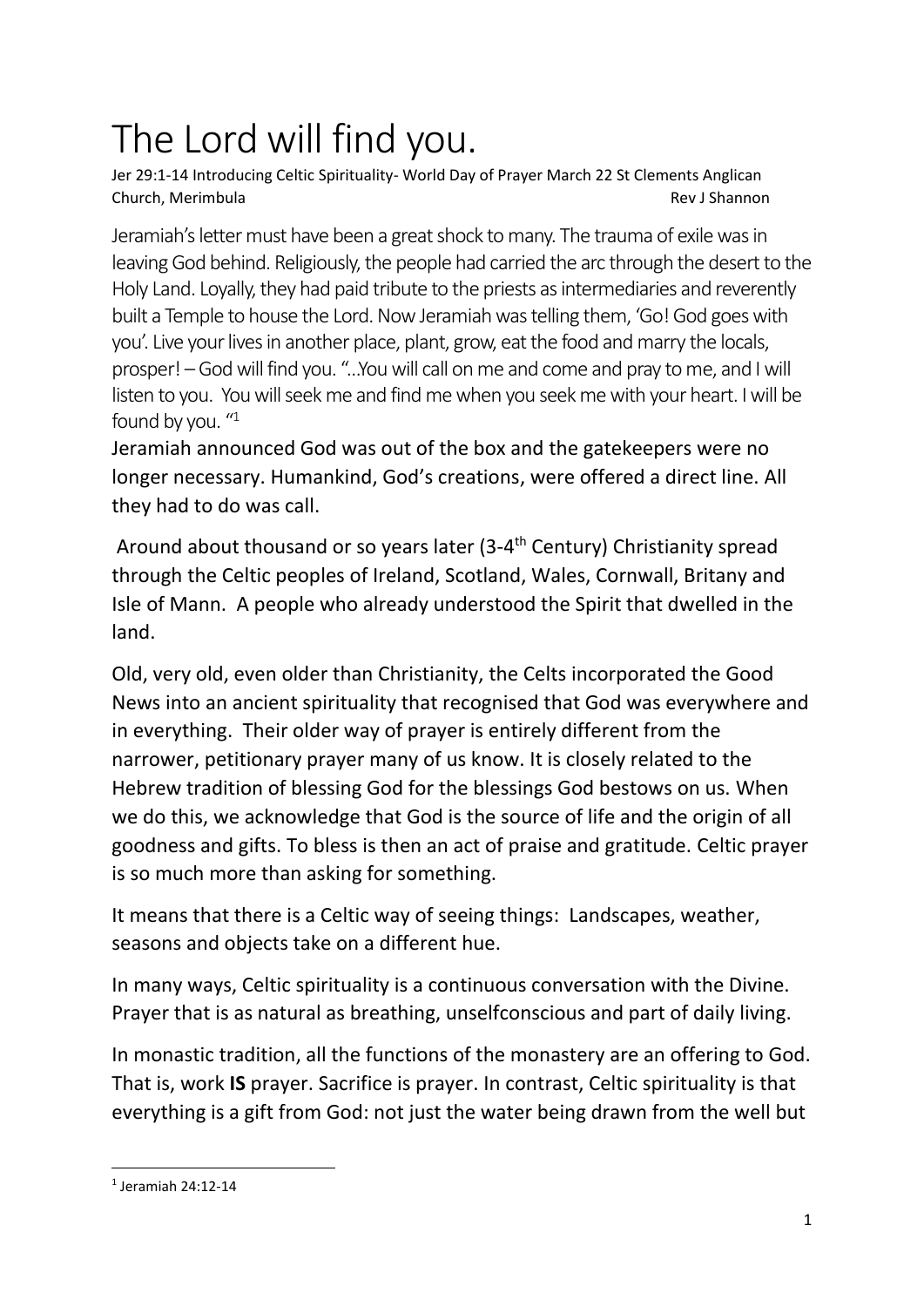the jug and the ability to draw it; the field to drink it and the crop that grows. It is the complete opposite of sacrifice.

Celtic spirituality differs in that it sees the Triune God reflected in *all* things and all places. God does not sit in a temple or a church. Jesus is not on a throne in the heavens, the spirit is not limited to angels and visitations. God flows through and in everything at all times. He/she is in the mist that shrouds the home, in forests and creatures. The space between the Divine and us is thin and some times and some places, thinner. God is with us, ever present watching.

There is an integration that has not always been available to those raised elsewhere. The prayers New Hebrides fishermen say softly as they leave their homes for work – sounds like the murmuring of the sea. The rhythms, songs and poetry reflect and mix with the sounds around them.

Celtic spirituality sat silently along side both Protestant and Catholic churches. It was kept close to the hearts of the settled people and marked everything from dawn to dusk; the turning of the seasons and crops; birth and death as well as daily chores. The prayers which were hymns and poetry, said and sung, grew out of their sense of the presence of God as the most immediate reality of their lives. Religion permeated everything and they did not distinguish between secular and sacred. There was no such thing.

All of creation was home. They sang songs to celebrate the waking of the larks; the rising of the sun; their rest and their rising. They believed that every creature on earth, above or in the sea was giving glory to God. Imagine a world that sings praises!

Esther De Wald says, here are a people who move easily between worlds, the seen and the unseen, the Christian and the pre-Christian. They encounter fairies and talk to them – as they too are the spirit of the land just as they are at ease with the Trinity. I recognise similar characteristics in Aboriginal spirituality.

Mary Macrae was a dairy woman. At 99 she walked to church each Sunday in Harris. One stormy Sunday when the Minister expected no-one, he found Mary in the church. Mary, Mary, he said, what has brought you out on such a day and all alone. She said, I am not alone at all, far from it. There were three dear friends with me every step of the road coming. Three friends, the Father, the Son and the Holy Spirit with me every step of the way.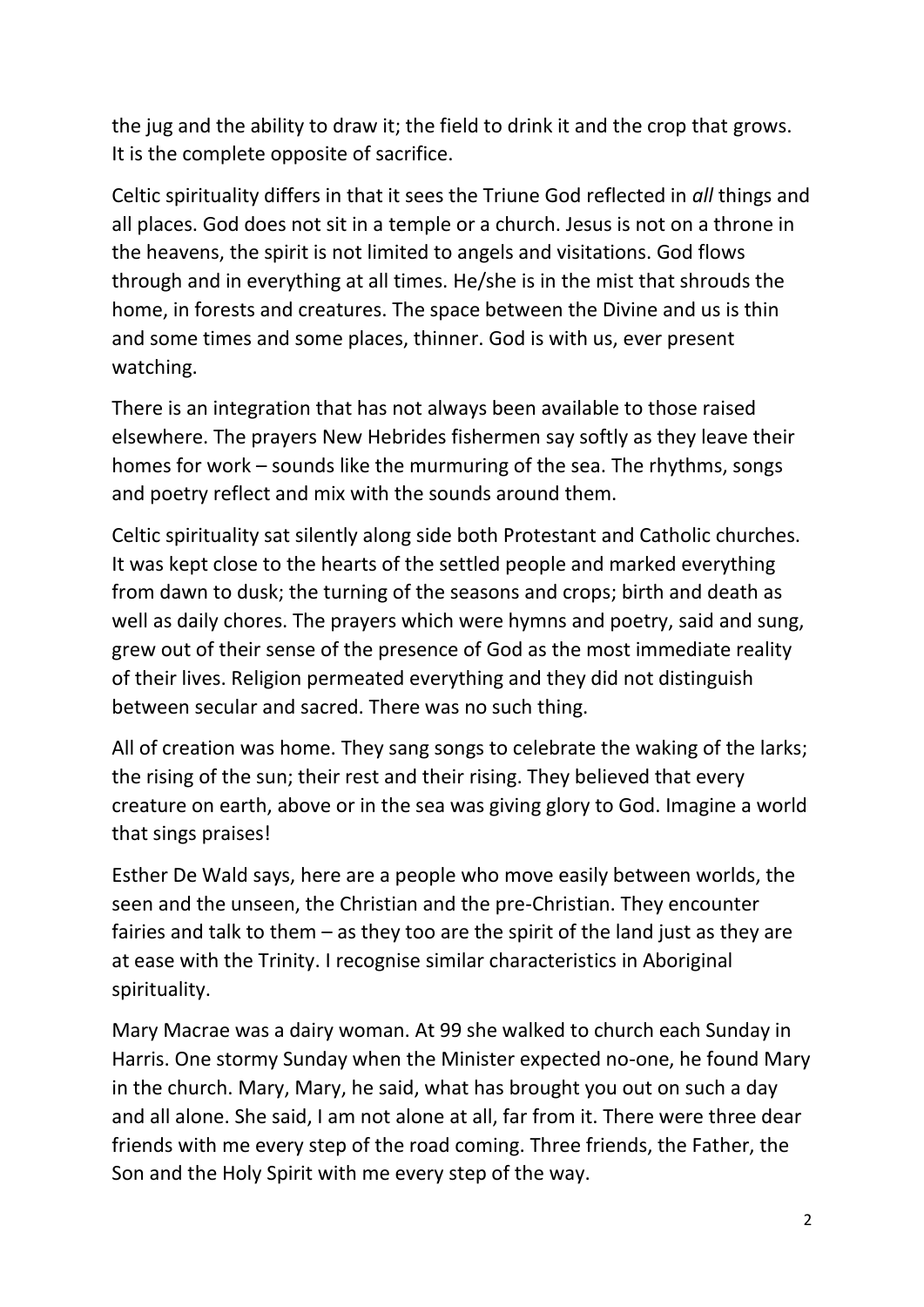The nearness of God to his creation brought a strong sense that the heavenly powers were not far away but surrounded all men and women, day and night.<sup>2</sup> It seemed natural to turn to the Trinity and to Mary and the Saints for support and practical aid in everything that happened and everything they did in their lives. From lighting a fire or candle, milking the cows, making butter, weaving, driving the flocks and herds, sowing – everything was a cause for prayer.

Come Mary, and milk my cow Come Bride and encompass her, Come Columba the benign, and twine thy arms around my cow….

And invocations for protection showed the Triune was never far away. A walking prayer…

The 3 who are over me,

The 3 who are below me,

The 3 who are above me here;

The 3 who are above me yonder;

The 3 who are in the earth,

The 3 who are in the air,

The 3 who are in the heaven

The 3 who are in the great pouring sea.

As repeated, you could walk for miles.

Oh! what a wonderful thought. To live in a world of prayer, where God is near, where the mist is a sacred blanket and the snow a kiss from the heavens. What a challenge to go about our daily lives in continuous gratefulness and praise. The care that they bestowed on others is also available to us….especially those of us with aging bodies.

Be thou, O Christ, gentle son Mary, Thou being who puttest sap in wood, Pour thy grace into the bones unfruitful, Pour thy light into the eyes of the blind.

Pour thy dew into the joints unpliant, Pour thy salve into the eye without light,

<sup>&</sup>lt;sup>2</sup> The Celtic Vision edited by Esther de Waal p. xxv